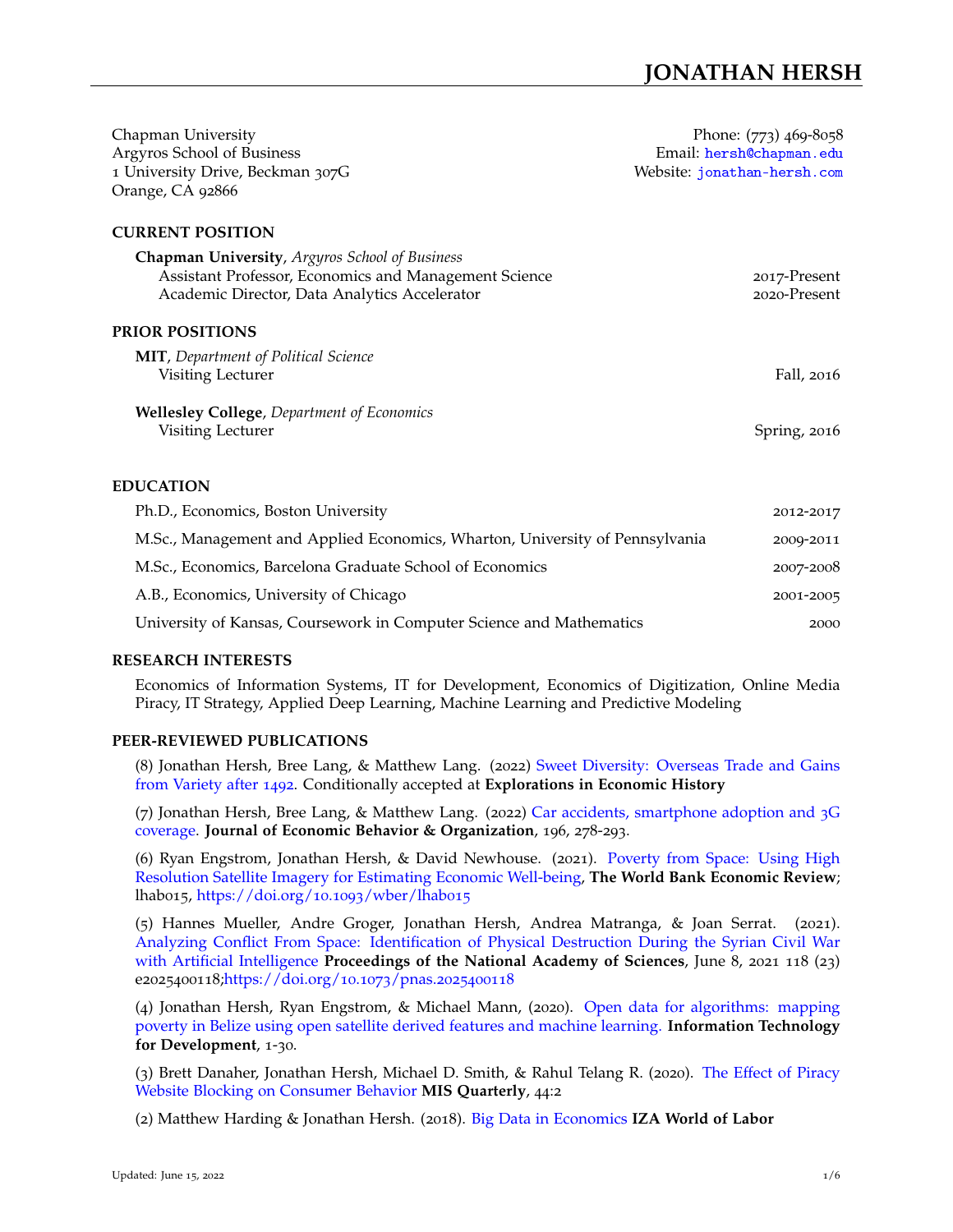(1) Brian Bettenhausen, Eric Hanss, Jonathan Hersh, & Carlos Villarreal. (2014). [Historical Health](http://www.tandfonline.com/doi/abs/10.1080/01615440.2013.874005) [Conditions in Major US Cities: The HUE Data Set](http://www.tandfonline.com/doi/abs/10.1080/01615440.2013.874005) **Historical Methods**, 47: 67-80.

## **PAPERS WITH EDITORIAL DECISIONS**

Seth Benzell, Jonathan Hersh, & Marshall Van Alstyne. (2021). [How APIs Create Growth by Inverting](https://papers.ssrn.com/sol3/papers.cfm?abstract_id=3432591) [the Firm](https://papers.ssrn.com/sol3/papers.cfm?abstract_id=3432591)

Minor revisions requested at *Management Science*

## **SUBMITTED PAPERS**

Brett Danaher & Jonathan Hersh. (2020). [Whom Should Antipiarcy Enforcement Actions Target?](https://www.dropbox.com/s/vtpajpuxc8lvrgy/megafilmes%20shutdown-2020-08-26.pdf?dl=0) [Evidence from the MegafilmesHD Shutdown in Brazil](https://www.dropbox.com/s/vtpajpuxc8lvrgy/megafilmes%20shutdown-2020-08-26.pdf?dl=0) *Revising draft in preparation for submission*

## **WORK IN PROGRESS**

Selina Carter & Jonathan Hersh. (2022). Will AI Accelerate the Intra-Firm Digital Divide? Evidence from a Field Experiment on How Managers use Explainable AI *Revising draft in preparation for submission*

Seth Benzell, Jonathan Hersh, and Marshall Van Alstyne. Do Startups Invert? APIs Networks and Startup Exits

Luis Alberro, Joshua Anderson, Jonathan Hersh, Tina George, and Kushal Kumar Reddy. (2022). A Scalable Solution to the Facility Location Problem in Data Poor Environments.

## **CONFERENCE PUBLICATIONS**

(2) Boris Babenko, Jonathan Hersh, David Newhouse, Anusha Ramakrishnan, & Thomas Swartz. [Poverty Mapping Using Convolutional Neural Networks Trained on High and Medium Resolution](https://arxiv.org/abs/1711.06323) [Satellite Images, With an Application in Mexico,](https://arxiv.org/abs/1711.06323) Neural Information Processing Systems Workshop on Machine Learning for the Developing World (NeurIPS 2017)

(1) Ryan Engstrom, David Newhouse, Vishwesh Haldavanekar, Andrew Copenhaver, & Jonathan Hersh. (2017, March). [Evaluating the Relationship Between Spatial and Spectral Features Derived](https://ieeexplore.ieee.org/abstract/document/7924590/?reload=true) [from High Spatial Resolution Satellite Data and Urban Poverty in Colombo, Sri Lanka.](https://ieeexplore.ieee.org/abstract/document/7924590/?reload=true) In Urban Remote Sensing Event (JURSE), 2017 Joint (pp. 1-4). IEEE.

## **POLICY REPORTS AND BOOK CHAPTERS**

(2) Jonathan Hersh, Lucia Martin Rivero, & Janelle Leslie. (May, 2021). [Where are the unbanked in](http://dx.doi.org/10.18235/0003381) [Belize? Using Machine Learning small area estimation to improve Financial Inclusion geographic tar](http://dx.doi.org/10.18235/0003381)[geting](http://dx.doi.org/10.18235/0003381) Inter-American Development Bank Monograph, May 2021 [http://dx.doi.org/](http://dx.doi.org/10.18235/0003381)10.18235/0003381

(1) Jonathan Hersh, Ryan Engstrom, Michael Mann, Alejandra Mejia, & Lucia Martin Rivero. (May, 2020). [Mapping Income Poverty in Belize Using satellite Features and Machine Learning](http://dx.doi.org/10.18235/0002345) Inter-American Development Bank Monograph, May 2020 [http://dx.doi.org/](http://dx.doi.org/10.18235/0002345)10.18235/0002345

## **CONFERENCE AND SEMINAR PRESENTATIONS**

*Will AI Accelerate the Intra-Firm Digital Divide? Evidence from a Field Experiment on How Managers use Explainable AI*

- UC Riverside, Department of Economics (4/2022)
- USC Marshall School of Business, Management & Organization (9/2021)
- Global Conference on Innovations in Management and Business (2021)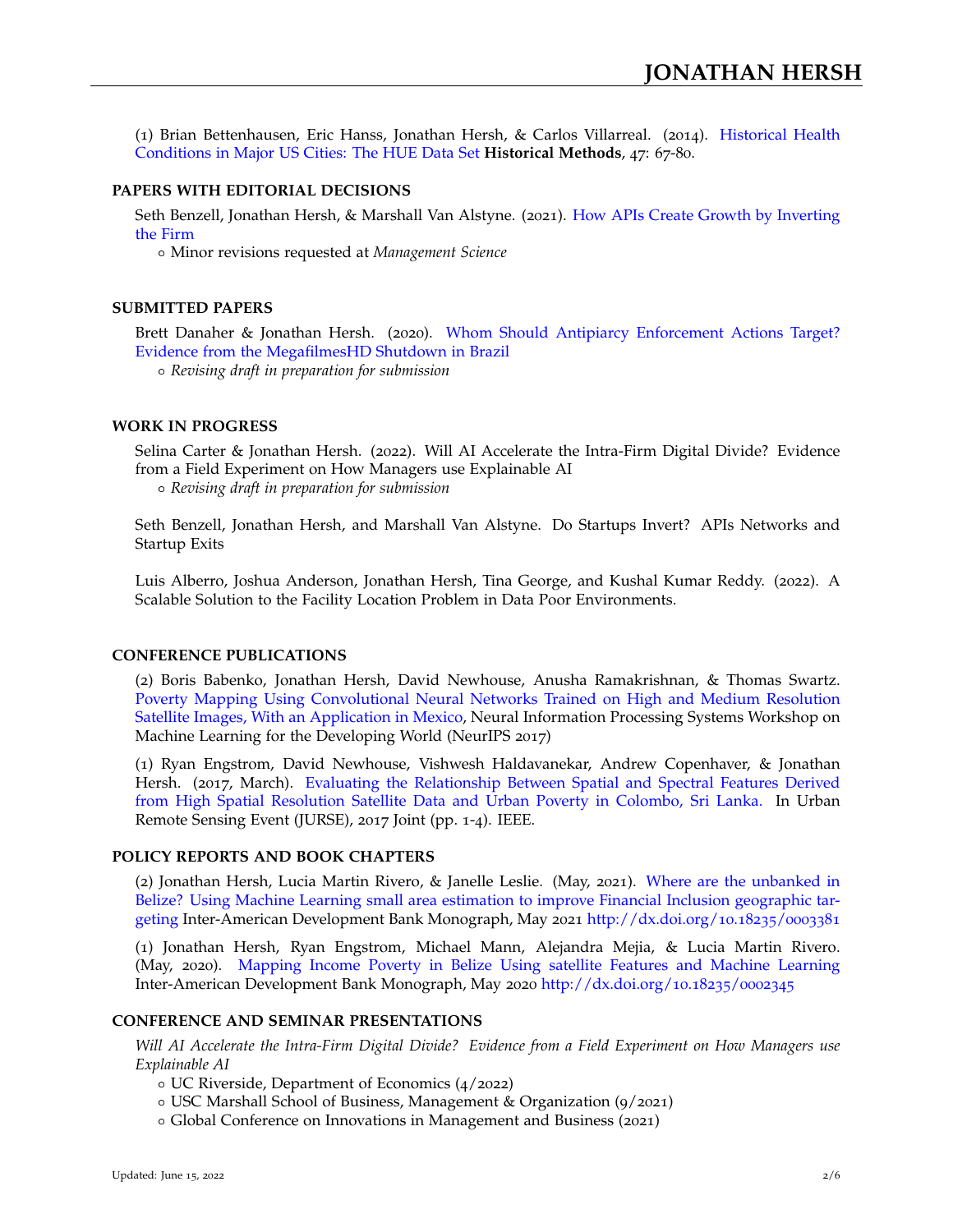INFORMS Conference on Information Systems & Technology (CIST) (2020)

*How APIs Create Growth by Inverting the Firm*

- \*Columbia/Wharton Management, Analytics And Data Conference (2022)
- Statistical Challenges in E-Commerce Research (2018)

*Digitally Distracted at the Wheel: Myopic Smartphone Use and Car Accidents*

- Anahuac University, Mexico (2/2020)
- Federal Communications Commission (9/2019)
- \*American Economic Association Annual Meeting (1/2019)
- \*UC Riverside (2018)

*Whom Should Antipiarcy Enforcement Actions Target? Evidence from the MegafilmesHD Shutdown in Brazil* \*Statistical Challenges in E-Commerce Research (2019)

*Analyzing Conflict From Space: Identification of Physical Destruction During the Syrian Civil War with Artificial Intelligence*

- \*Berkeley (2020)
- o \*ENS Lyon (2019)
- \*Trinity College (2019)
- \*Uppsala ViEWS (2019)
- o INFORMS International (2018)
- Empirical Studies of Conflict Annual Meeting (2018)
- Artificial Intelligence for Development (CEGA/World Bank) (2018)
- Princeton University, Empirical Studies of Conflict (3/2018)

*Combining Deep Learning With Surveys to Generate Better Poverty Maps, with an application to Mexico* o Pacific Development Conference (2018)

*Poverty from Space: Using High Resolution Satellite Imagery for Estimating Economic Well-being*

- $\circ$  UC Riverside (11/2017)
- Penn State (10/2017)
- University of Southern California (9/2017)
- UN Development Program, Human Development Report Office (7/2017)
- o Princeton University, Empirical Studies of Conflict (7/2017)
- Chapman University, Argyros School of Business (12/2016)
- World Bank, Development Economics Group (1/2017)
- Geospatial Analysis for International Development, CEGA/Berkeley, (2017)
- o Prediction for Prevention of Armed Conflict, Barcelona, Spain (2017)
- World Bank Annual Bank Conference on Development Economics (2016)

*Unintended Consequences of the African Growth and Opportunity Act: The Role of Trade Diversion and Structural Change*

- Computational and Financial Econometrics (2016)
- Center for the Study of African Economies: Economic Development in Africa (2016)
- Eastern Economic Association (2016)
- \* Denote presentation by co-author

## **TEACHING**

- Chapman University
	- MGSC 310: Statistical Models in Business Analytics (Introduction to Machine Learning) [\[Syllabus\]](https://www.dropbox.com/s/6jz3zx4xf4wo9u0/Syllabus%20for%20FA21S%20MGSC-310-01.pdf?dl=0) Fall 2021 (x2) *[Instructor rating: 4.1/5]*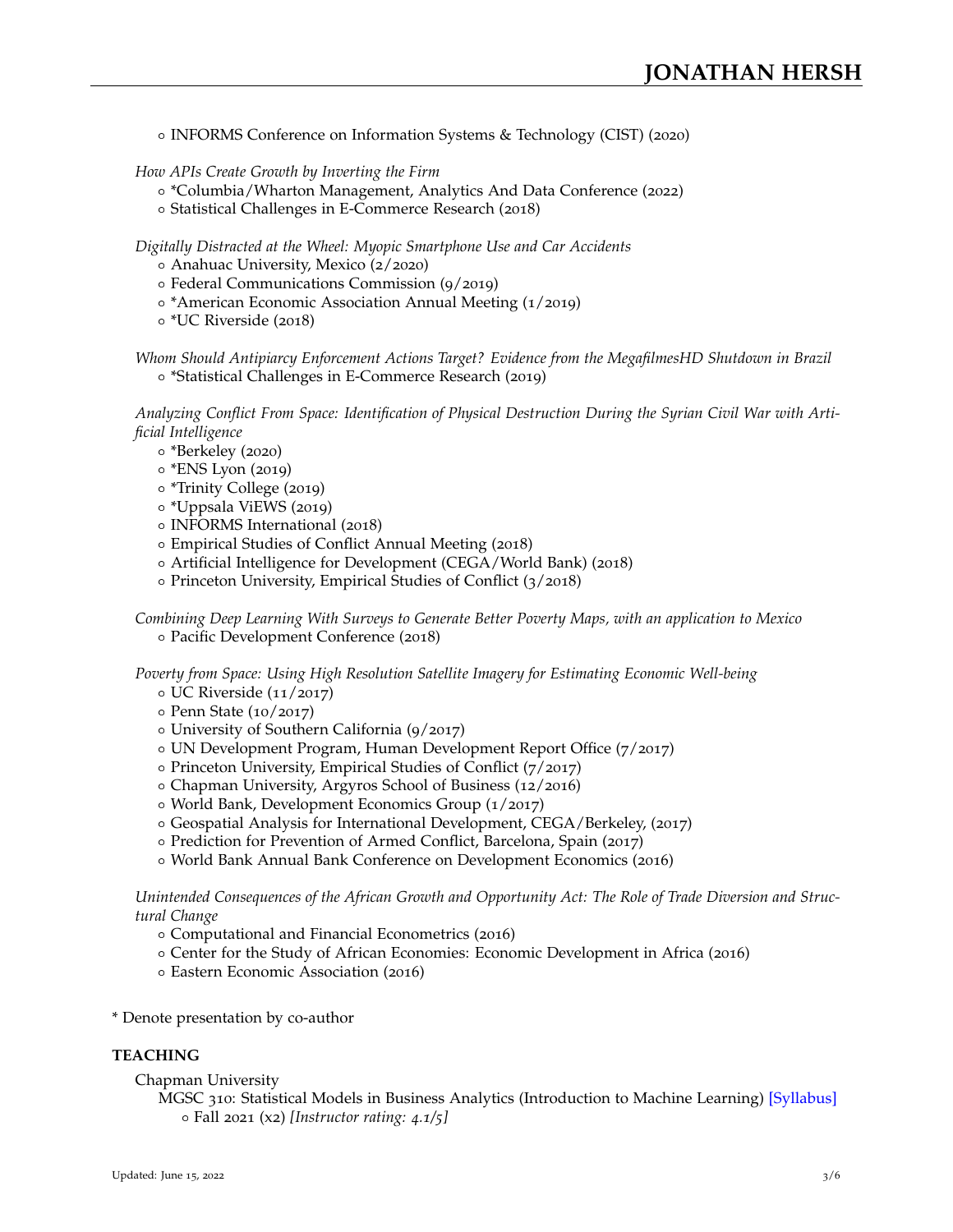Fall 2020 (x2) *[Instructor rating: 4.27/5]*

Fall 2019 (x2) *[Instructor rating: 4.32/5]*

BUS 696: Special Topics in Business (Machine Learning for Managers) [\[Syllabus\]](http://jonathan-hersh.com/wp-content/uploads/2020/09/Syllabus-for-BUS-696-01.pdf)

Fall 2021 *[Instructor rating: 4.88/5]*

Fall 2020 *[Instructor rating: 4.49/5]*

Fall 2019 *[Instructor rating: 3.49/5]*

ECON 441: Development Economics

Fall 2018 *[Instructor rating: 4.45/5]* [\[Syllabus\]](https://www.dropbox.com/s/ibzw0uoler38ov5/ECON441_syllabus_v3.pdf?dl=0)

Spring 2018 *[Instructor rating: 3.81/5]*

MGSC 207: Introduction to Business Analytics Fall 2017 *[Instructor rating: 4.21/5]* [\[Syllabus\]](https://www.dropbox.com/s/452l7ebtc7eeq8w/MGSC207_syllabus.pdf?dl=0)

Anahuac University, Mexico City

Introduction to Machine Learning

o Winter 2020 [\[Syllabus\]](https://jonathan-hersh.com/anahuac)

# MIT

Quantitative Research Methods III (Political Science PhD quantitative sequence) o Fall 2017 [\[Syllabus\]](https://www.dropbox.com/s/rmjs6mpyk6y8554/17-804-Syllabus-Fall2016.pdf?dl=0)

Wellesley College

Development Economics

o Spring 2016, [\[Syllabus\]](https://www.dropbox.com/s/jzry5v8t3jmpxpg/Econ101_S16_Syllabus.pdf?dl=0) [92.8% course recommend/strongly recommend/neutral]

Introductory Microeconomics

Spring 2016 (x2) [\[Syllabus\]](https://www.dropbox.com/s/xb0o4mt4zs6kbnc/Econ220_S16_Syllabus.pdf?dl=0) [95.2% course recommend/strongly recommend/neutral]

# World Bank

Introduction to Machine Learning

Winter 2019, *[Instructor rating: 6.23/7]*

Summer 2018, *[Instructor rating: 6.07/7]*

Summer 2017, *[Instructor rating: 6.64/7]*

Summer 2016

# **PROFESSIONAL SERVICE**

**Ad Hoc Referee**: *Information Systems Research*, *MIS Quarterly*, *Management Science*, *Review of Economic Studies*, *World Bank Economic Review*, *Journal of Business Analytics*, *Economic Inquiry*, *PLOS ONE*, *Social Sciences & Humanities Open*,*ICIS 2020*, *ICIS 2021*

**Editorial Board**: *Journal of Business Analytics*

**Program Committee**: ACM (Association for Computing Machinery) Conference on Computing and Sustainable Societies (ACM COMPASS 2020), 2020, 2021

**Panel Organizer**: Inter-American Development Bank (Big Data for Migration) 2019; Pacific Development Conference 2018

**Instructor's Manual Author**: *R for Eveyrone: Advanced Analytics and Graphics* (Addison Wesley) [\[link](https://www.pearson.com/us/higher-education/product/Lander-R-for-Everyone-Instructor-Manual-Advanced-Analytics-and-Graphics/9780134807508.html)1] [\[link](https://www.dropbox.com/s/sppa4r0n73l8zns/REveryone_Exercises.pdf?dl=0)2]

**Discussant**: 11th Digital Economics Conference (Toulouse School of Economics) [\[slides\];](https://www.dropbox.com/s/9symzy3yy16buk6/Chen_Discussion_JHersh.pdf?dl=0) Pacific Development Conference (UC Davis) [\[slides\]](https://www.dropbox.com/s/mwqstc5ufpzprfq/Heilman_Discussion_JHersh.pdf?dl=0)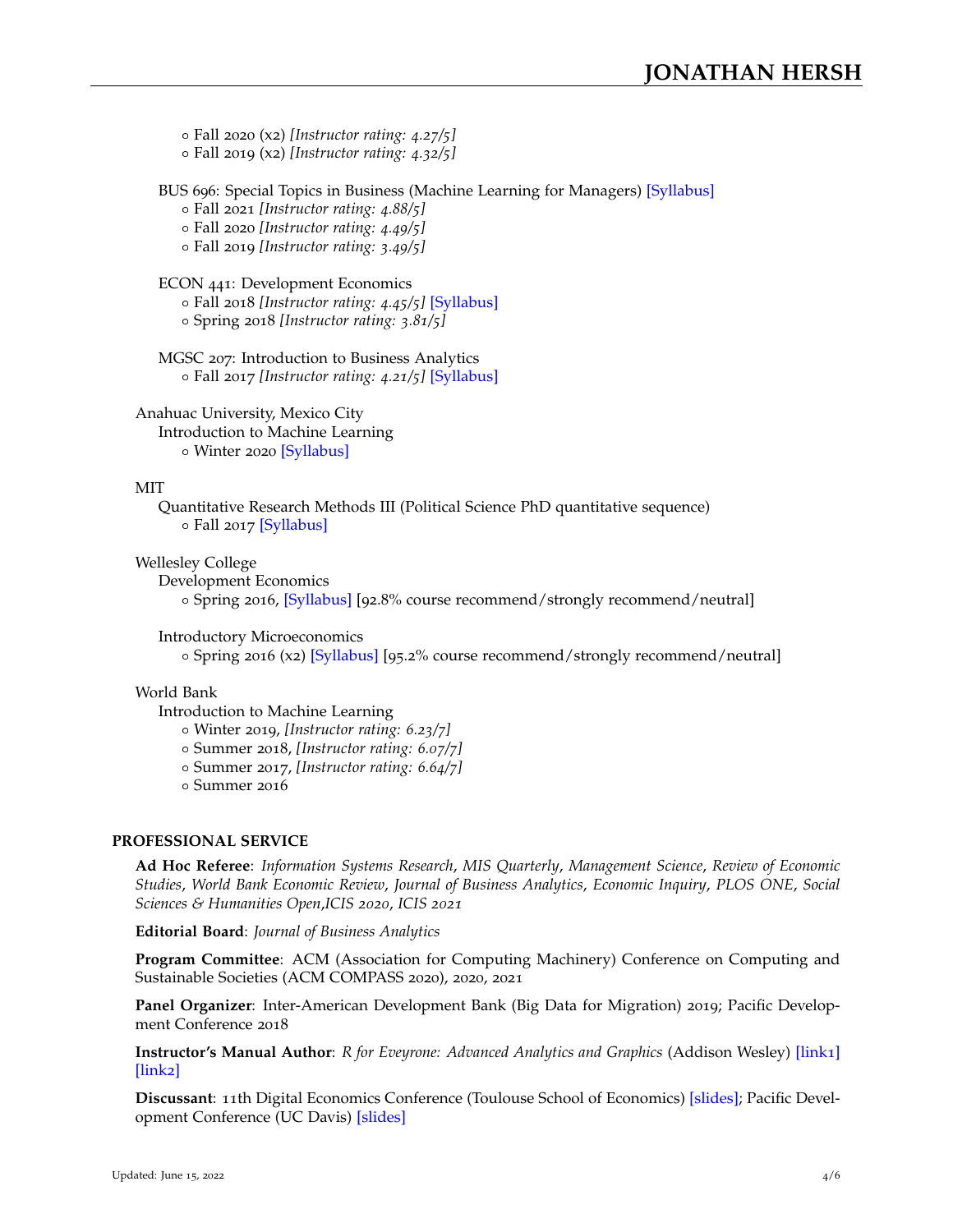## **DEPARTMENT AND UNIVERSITY SERVICE**

### **2020-2021**

- Management Science hiring committee
- Academic Director, Data Analytics Accelerator
- Academic Adviser, Data Analytics Association student club

## **2019-2020**

- Management Science hiring committe
- Reviewer, Faculty Opportunity Fund University Grant
- Academic Adviser, Data Analytics Association student club
- Center for UG Excellence UG Scholarly/Creative Grant Reviewer

#### **2018-2019**

- Graduate and MBA Academic Committee Member
- Judge, American Statistical Association Southern California DataFest
- Management Science hiring committee
- Judge, Panther Cage Match, Leatherby Center for Entrepreneurship and Business Ethics

#### **2017-2018**

- Management Science hiring committee
- Reviewer, Kay Family Foundation Data Analytics Grant
- Graduate and MBA Academic Committee Member
- Judge, American Statistical Association Southern California DataFest

## **FELLOWSHIPS AND AWARDS**

Faculty Career Champion Nominee, 2021

Kay Family Foundation Data Analytics Grant, "Towards Responsive Social Safety Nets: Openly Derived Indicators as Proxies for Subnational Multi-Dimensional Vulnerability in Africa" (\$93,150) 2020- 2022

| Chapman University Faculty Opportunity Fund (\$13,460)            | 2019      |
|-------------------------------------------------------------------|-----------|
| La Caixa Research Grant on Socioeconomic Well-being (€20,000)     | 2017      |
| Hariri Institute for Computational Science Graduate Fellowship    | 2016      |
| Big Data Innovation Challenge Award, World Bank Group (\$104,000) | 2014      |
| Teaching Fellowship, Boston University                            | 2013-2014 |
| Dean's List, University of Chicago                                |           |

## **INDUSTRY POSITIONS**

| Principal Machine Learning Scientist, WorkHelix                                        | $2022 -$           |
|----------------------------------------------------------------------------------------|--------------------|
| Consultant, Inter-American Development Bank, Data Science                              | 2019-21            |
| Consultant, World Bank Group, Data Science                                             | 2014-2016; 2018-20 |
| Research Manager, University of Chicago Center for Population Economics                | 2011-2012          |
| Research Professional (RA Emily Oster), University of Chicago Booth School of Business | 2008-2009          |
| Economist, RCF Economic and Financial Consulting                                       | 2006-2008          |
| Systems Analyst, McMcaster-Carr Supply Company                                         | 2005-2006          |

## **INDUSTRY ADVISING**

Advisory Board, AmplifAir Advisor, [DoubleCheck Solutions](http://mydoublecheck.com/) Advisor, [Lander Analytics](https://www.landeranalytics.com/) [Introduction to Machine Learning,](http://jonathan-hersh.com/belize/) Central Bank of Belize, 2020 [Introduction to Machine Learning,](http://jonathan-hersh.com/belize/) Statistical Institute of Belize, 2019 [Introduction to Deep Learning,](https://www.dropbox.com/s/vyudkonuage2f47/DeepLearning_4DayCourse.pdf?dl=0) Arconic 2018